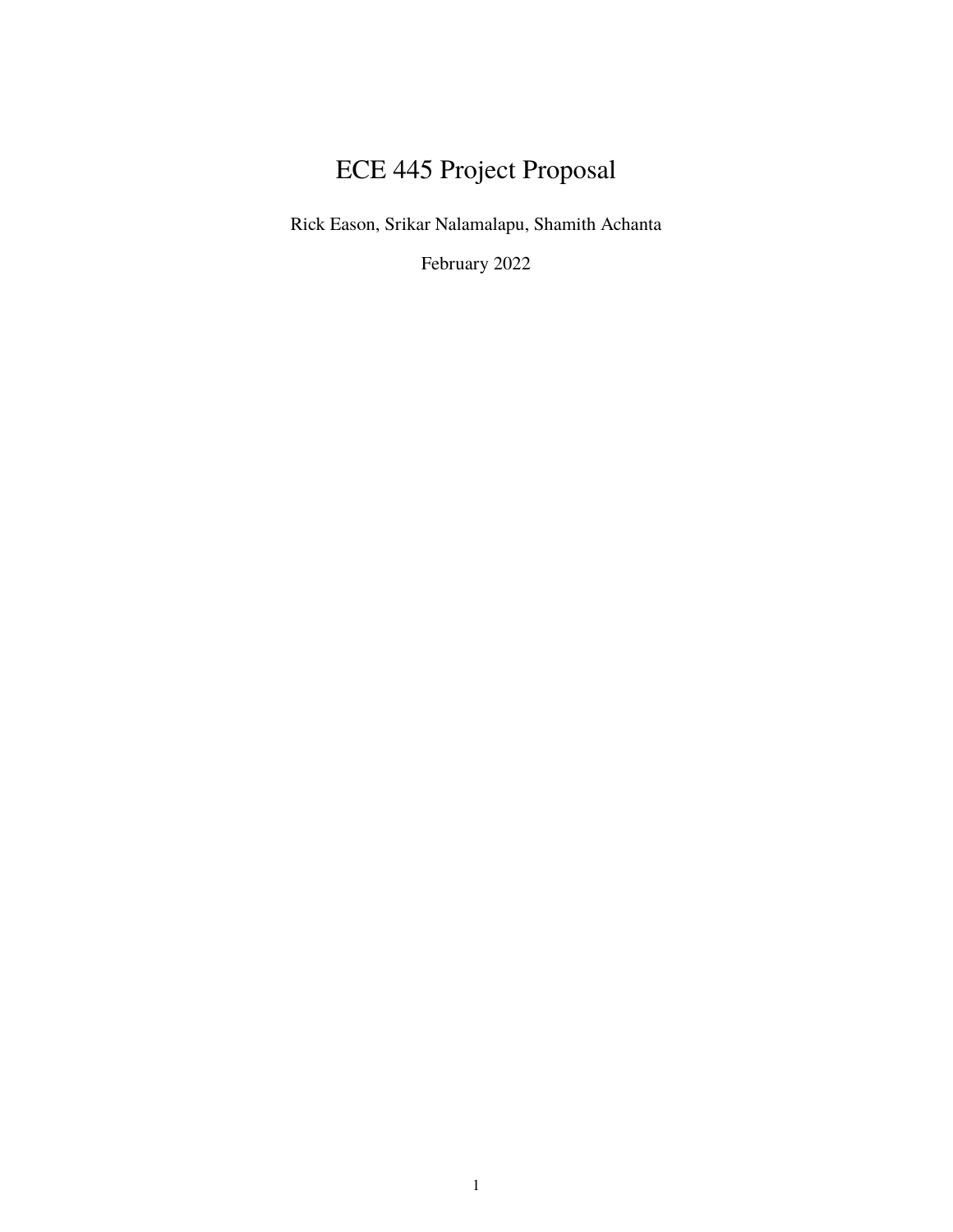# **1 Introduction**

#### **1.1 Problem**

The University of Illinois Aerospace Engineering department's Laboratory for Advanced Space Systems at Illinois (LASSI) develops nanosatellites for the University of Illinois. Their next-generation satellite architecture is currently in development, however the core bus does not contain an Attitude Determination and Control (ADCS) system.

An ADCS system is a spacecraft subsystem that is capable of performing controlled changes and determination of a spacecraft's attitude.

## **1.2 Solution**

Design an IlliniSat-0 specification compliant ADCS module. This module shall be capable of sensing the Earth's magnetic field, sensing the body rotation rate of the module, executing algorithms to generate control solutions, and actuate those solutions using magnetorquer coils.

A magnetorquer coil is a solenoid coil that can be commanded to generate a field of a certain strength and direction. This field interacts with Earth's magnetic field and generates a body torque on the spacecraft. [\[4\]](#page-9-0) This form of solid-state attitude control is very weak, and as such is only used on small spacecraft.

In order for an ADCS system to be useful to LASSI, the system must be compliant with their modular spacecraft bus architecture. This module shall be physically, electrically, and digitally compliant with LASSI specifications. One of the important factors in the design of magnetorquer devices is the shape and size of the driving coils. The coils must be simultaneously efficient at producing a magnetic field, and be small enough to fit inside, and not waste space in, a nanosatellite bus. To that end, we have analyzed contemporary solutions, as well as studies of the optimization of magnetorquers [\[1\]](#page-9-1), to develop driving coil geometries that are both compact and make efficient use of the current being fed through them.

#### **1.3 Visual Aid**



Figure 1: A photograph of a commercial off-the-shelf (COTS) 2-axis ADCS module for cubesats. Roughly 10cm on a side, this is comparable to what we are building. Unlike this unit however, our module is compliant with LASSI hardware, making it far more useful to UIUC interdisciplinary endeavours.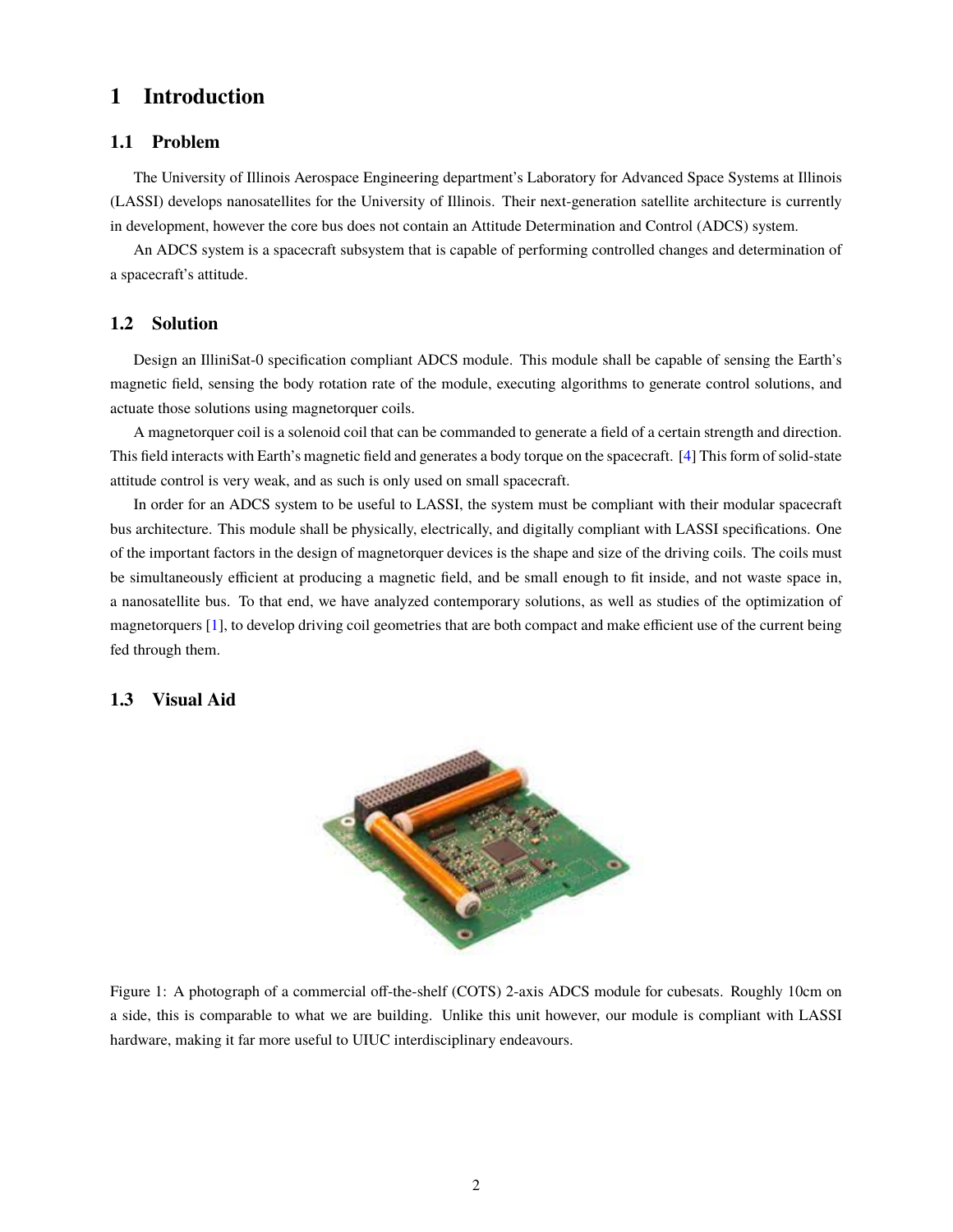| Requirement                                             | <b>Verification</b>                                         |
|---------------------------------------------------------|-------------------------------------------------------------|
| 1. The system shall be compliant with LASSI IlliniSat-0 | 1A. Design board with LASSI provided mechanical             |
| specifications for spaceflight hardware.                | drawings and related pattern files. 1B. Select external     |
|                                                         | interface parts, such as serial transceivers and stack con- |
|                                                         | nectors, from LASSI specified part numbers. 1C. Com-        |
|                                                         | pleted hardware shall draw no more than 2 amps of cur-      |
|                                                         | rent from the 3.3 volt power supply rail at maximum         |
|                                                         | load. 1D. Completed hardware shall be capable of ac-        |
|                                                         | cepting commands from the CAN and RS-422 serial in-         |
|                                                         | terfaces. 1E. Completed hardware shall be capable of        |
|                                                         | sending telemetry and attitude data over the CAN and        |
|                                                         | RS-422 serial interfaces.                                   |
| 2. The system shall enter a fault state when abnormal   | 2A. Ensure the system transitions to a fault state when     |
| performance is detected.                                | a strong permanent magnet is brought within 3 cen-          |
|                                                         | timeters of the magnetometer. <b>2B.</b> Ensure the system  |
|                                                         | transitions to a fault state when the board is rotated at   |
|                                                         | greater than 100 degrees per second. 2C. Ensure the sys-    |
|                                                         | tem transitions to a fault state when the constant-current  |
|                                                         | drivers are shorted by a 5cm copper wire bridging the       |
|                                                         | coil solder connections. 2D. Ensure the system tran-        |
|                                                         | sitions to a fault state when the actuator coils are dis-   |
|                                                         | connected, leaving an open circuit through the constant-    |
|                                                         | current drive.                                              |
| 3. The system shall accurately read the local magnetic  | 3A. Using the STM32 under the control of a hardware         |
| field vector and rotation rate.                         | debugger, read the magnetic field strength values from      |
|                                                         | the magnetometer. Ensure they remain within 5% of           |
|                                                         | values returned by external magnetometers. 3B. Using        |
|                                                         | the STM32 under the control of a hardware debugger,         |
|                                                         | read the rotation rates from the gyroscope. Ensure they     |
|                                                         | remain within 5% pf values returned by external gyro-       |
|                                                         | scopes.                                                     |

# **1.4 High-Level Requirements**

A note on the requirements of this project. This project inherently requires us to interface and test with hardware that we did not create. This hardware is in development concurrently, however in the event that parts shortages or unforeseen schedule slip causes external test hardware to be unavailable, we do not want to be stuck. As such, we have been overly cautious regarding the use of such hardware, and we have deliberately under-promised certain performance and testing requirements out of caution. Should everything go according to plan, we should be able to exceed what we have laid out here.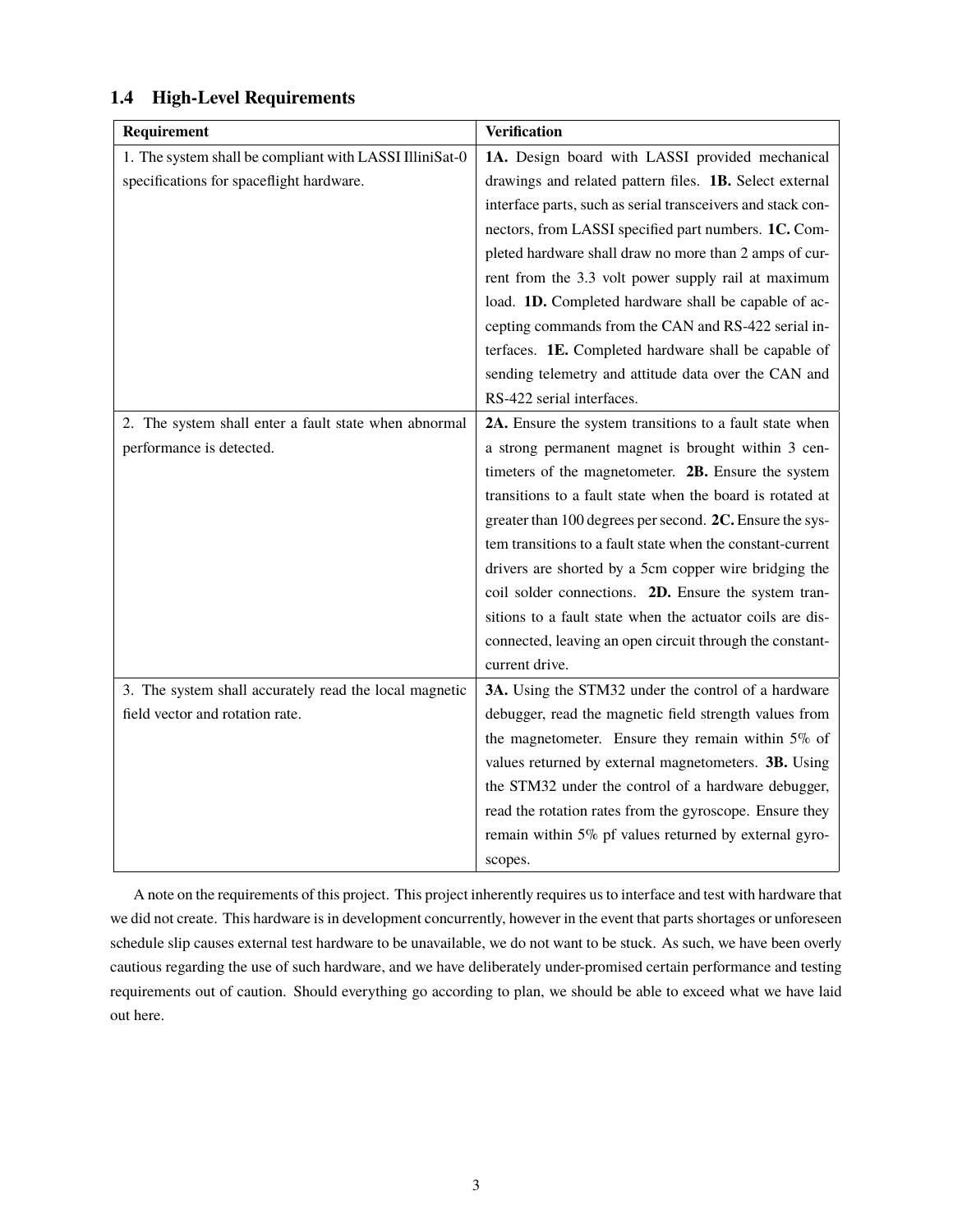# **2 Design**

## **2.1 Block Diagram**



Figure 2: Block diagram of the ADCS module. All connections are of the legend-specified type unless otherwise noted.

## **2.2 Subsystem Overview**

#### **Constant-Current Drivers**

The constant-current drivers are a critical part of this system. Without the ability to reliably and controllably draw current through the magnetorquer coils, a control solution cannot be implemented and the module will not meet its desired functionality. We performed an analysis on several different constant-current architectures and determined that an op-amp current-feedback architecture was the best option for our purposes. [\[3\]](#page-9-2)

There are two independently-controlled constant-current drivers on the module, one which drives current through the X and Y axis coils, and one that drives current through the Z axis coil. This fragmentation is due to the fact that the X and Y axis coils are identical, but the Z axis coil is shaped differently and therefore has a different set of characteristics. Because the constant-current drivers are tuned for a certain amount of ohmic resistance in the coils, the Z axis driver must be tuned differently in order to present a high dynamic-range control regime to the microcontroller.

The drivers are given a set point by the DACs built into the MCU. The driver then automatically seeks that set current and holds there until a new set point is given by the MCU. The current feedback signal is tapped by an ADC channel on the MCU for firmware feedback capability.

#### **Stack Interface and Serial Transceivers**

In order for subsystems of the satellite to communicate with each other and share resources, a standard board stacking connector and pinout was determined and set by LASSI specifications. Due to formatting constraints, the specification diagram for the stack connector is not included in this document.

In order to accommodate differences in subsystem data volume and rate requirements, the LASSI specification calls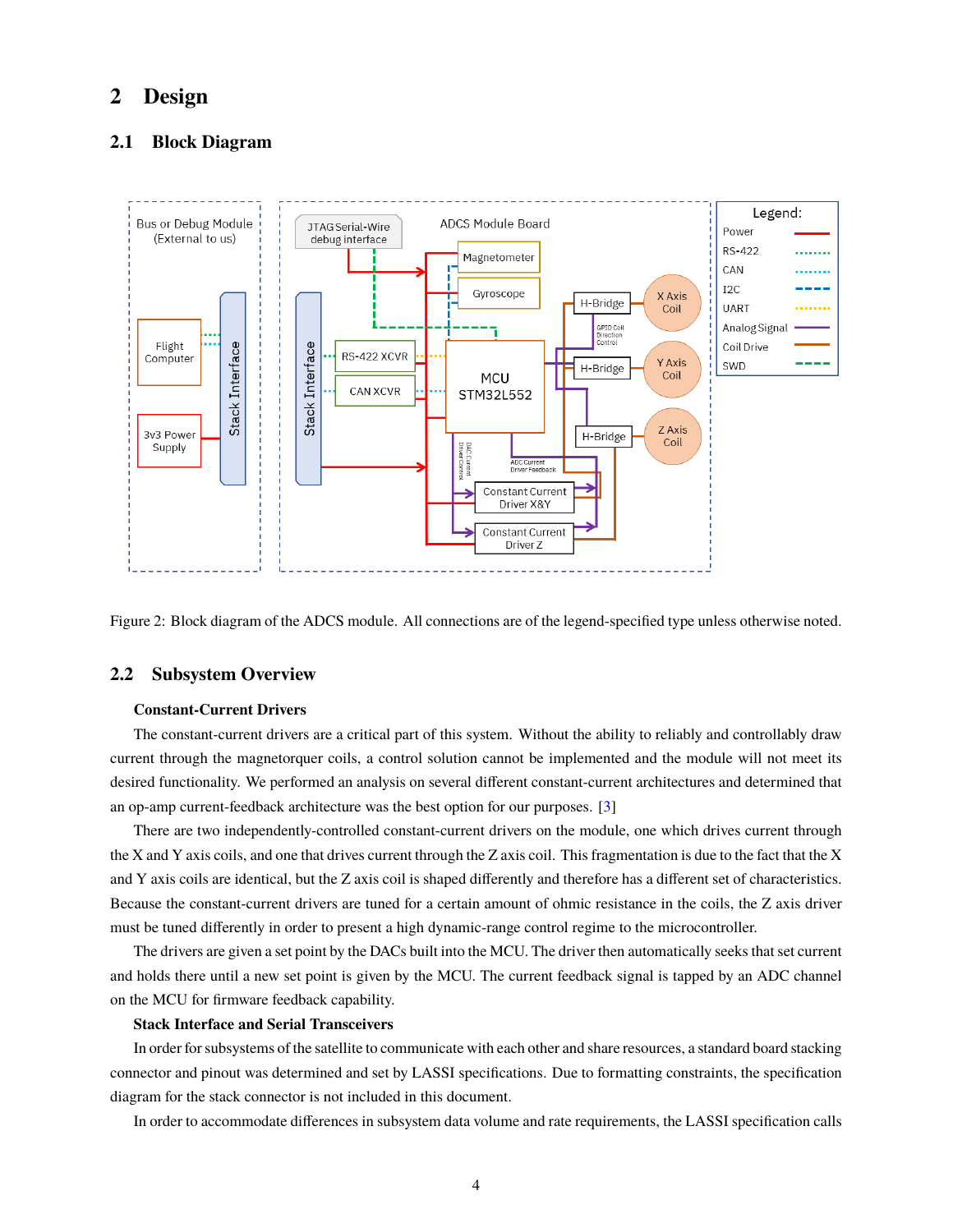for two different serial interfaces on each module. These are RS-422, a differential signalled form of UART, and CAN bus, a multi-drop packet protocol commonly used in industrial and automotive applications. Both RS-422 and CAN interfaces require dedicated transceiver ICs in order to operate correctly. The RS-422 transceiver will communicate to the MCU over a dedicated UART line and the CAN transceiver will communicate over the MCU dedicated CAN interface. The MCU has a CAN interface but requires the external transceiver to drive the lines correctly.

The higher-layer protocol that will be used over both of these interfaces is the same. It is a LASSI specification modification of the AX-25 protocol and MessagePack. This protocol is currently in development and will be completed and operational within the next several weeks. The implementation of this protocol is not considered a risk to project success at this time.

#### **IMUs**

In order to perform control operations, sensor input must be acquired. For the purposes of this device, those sensors consist of a 3-axis gyroscope, and a 3-axis magnetometer. Several important factors must be considered when selecting specific parts for this system; the devices must be extremely sensitive in order to detect the very weak magnetic field around the planet, and very low rotation rates, and that those fields and rates are very low-frequency signals.

Due to increased demand for small and high-accuracy inertial measurement capabilities, driven primarily by the wearable consumer technology market, modern IMUs are dramatically more capable than their contemporaries of even 5 years ago. Both of the selected devices contain configurable internal low-pass filters, which will reduce signal processing load on the microcontroller. Both devices also have configurable sampling rates and gain, allowing for improved accuracy.

Due to the ongoing component shortages, it was not possible to obtain a single-device all-in-one IMU with sufficient sensitivity for our application. As such, a discrete magnetometer and gyroscope have been selected. Both devices communicate over  $I^2C$  and will be sharing a bus to the MCU.

#### **H-Bridges and Actuator Coils**

The magnetorquer coils themselves are rather simple in their implementation. In order to perform magnetic rotations in orbit a spacecraft only needs to generate a magnetic field in the right orientation. [\[4\]](#page-9-0) This breaks down into three simple solenoid coils, orthogonal to each other, rigidly mounted to the spacecraft body.

For our purposes, 32 AWG magnet wire will be wound around small 3d printed mandrels that will clip into spaces on the board. This will allow us to easily produce coils of reasonably precise dimensions. Due to the simple nature of the coil structure, we determined that it was best to wind each coil ourselves.

In order to be able to individually control each coil's direction, an H-bridge MOSFET structure is used to control each coil individually. This also allows the coils to be shorted closed, which is a useful emergency mode.

#### **MCU and Firmware**

Designing hardware for nanosatellites presents several unique environmental constraints that must be addressed in order for the module to be able to operate in a space environment. For the purposes of selecting an MCU, these constraints manifest themselves under the umbrella of power. Nanosatellites generally are low-power devices, operating at a maximum of only a few watts. This means that any module or subsystem inside that spacecraft must not consume too much power. Consuming large amounts of power in a small space results in localized heating. Due to the vacuum of space, this heat can only be released from the board through conduction through the board, and radiation to other parts of the spacecraft. Both of these processes are rather slow, and large thermal loads can damage the parts overtime.

Therefore, the MCU should operate in low-power constraints, support memory protection to prevent stray-writes and data corruption, support IO tamper detection since invalid data from defect sensors can render the ADCS system purposeless, and handle interrupts for handling requests from other sensors/hardware. Hence, we selected the STM32L5 series of 32 bit microcontrollers, given their extremely low-power performance, as well as our familiarity with their use in embedded systems for spaceflight.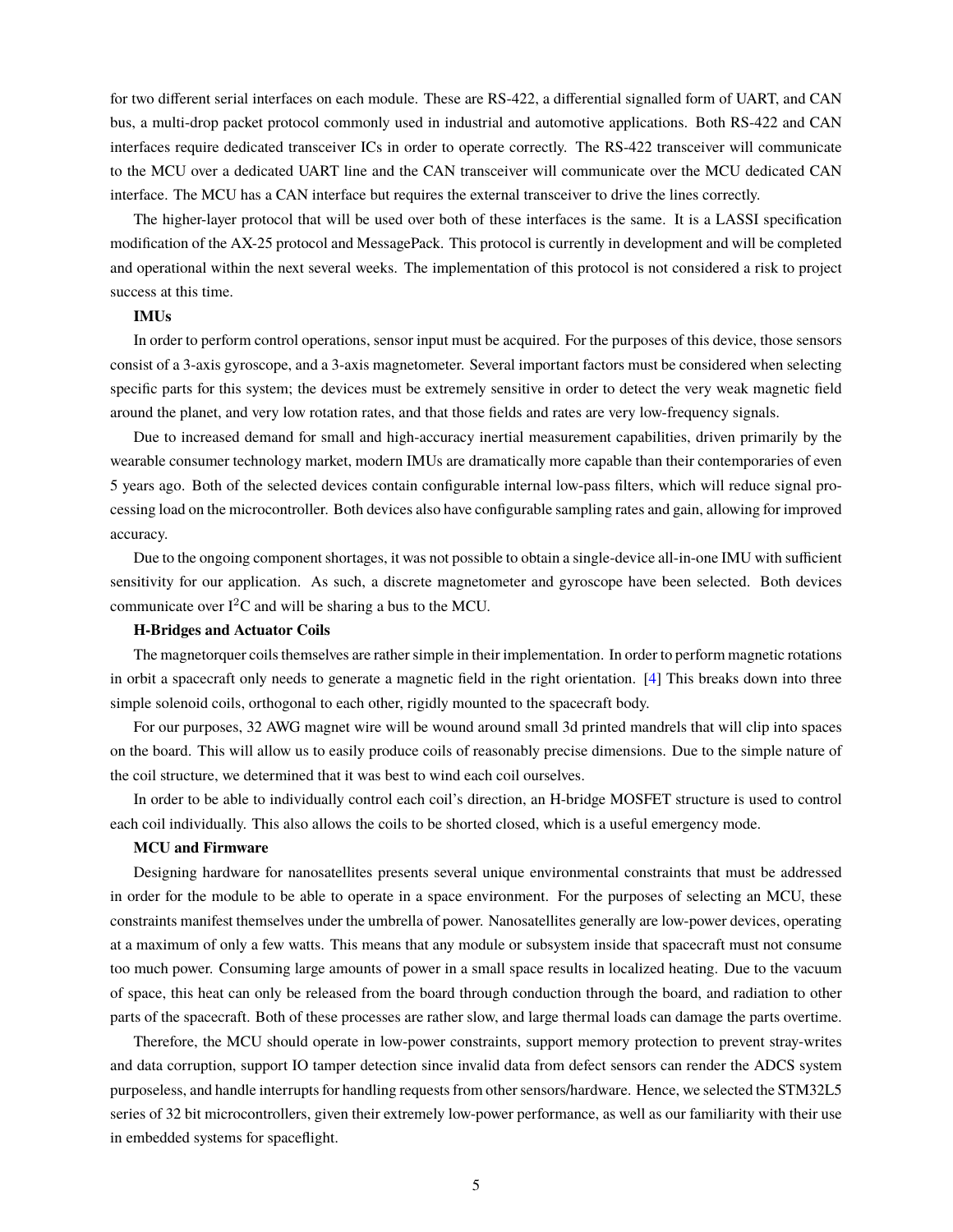The firmware running on the MCU does much of the heavy lifting of the module's capability. It must, at minimum, read data from the onboard sensors, communicate with external modules over the RS422/CAN, control and read currents from the constant-current drivers, perform self-test and calibration operations, and execute control algorithms using sensor data and current-driver actuators. We plan to use a Real Time Operating System (RTOS) to handle these tasks. This is a significant amount of tasks, however these tasks are all computationally low-impact and generally do not happen on-top of each other.

The firmware also has a state machine comprising of IDLE, FAULT, DETUMBLE, and TEST states, with optional SLEW, TARGET, DETERMINE states. These states are for performing necessary functions: help the satellite stay on course by adjusting its rotation (DETUMBLE), alert faulty behaviour of on-board hardware (FAULT), self-diagnosis and provide complete report of the ADCS system (TEST).

There is only one core on the MCU to execute these operations. This means that special care must be taken to ensure that the main firmware loop is highly stable and sufficient resources are given to each sub-function. Priority should be given to time-critical operations such as handling in-coming serial communications and the MCU must not be inhibited by other sub-functions running at the same time.

### **2.3 Subsystem Requirements**

#### **Constant-Current Drivers**

| Requirement                                              | <b>Verification</b>                                                |
|----------------------------------------------------------|--------------------------------------------------------------------|
| 1. The drivers shall drive no more than 250 milliamps    | <b>1A.</b> Measure the resistance of the coil while it is isolated |
| of current through the coils.                            | from the board. Using a multimeter, measure the voltage            |
|                                                          | across the coil when the driver is set to maximum cur-             |
|                                                          | rent. Use Ohm's law to calculate the current and ensure            |
|                                                          | it is bellow 250 mA.                                               |
| 2. The MCU shall be able to read the current driven      | <b>2A.</b> Measure the resistance of the coil while it is isolated |
| through the coils for a given set point.                 | from the board. Using a multimeter, measure the voltage            |
|                                                          | across the coil when the driver is set to a known set point.       |
|                                                          | Use Ohm's law to calculate the current and ensure it is            |
|                                                          | within $5\%$ of the targeted set point.                            |
| 3. The MCU shall be able to perform a full-range sweep   | 3A. Using the STM32 debugger, command the MCU to                   |
| of each current driver and calibrate itself to the given | perform a calibration sweep of the driver. Measure the             |
| coil's current response.                                 | resistance of the coil while it is isolated from the board.        |
|                                                          | Calculate the correct current of the coil at 4 arbitrary,          |
|                                                          | but roughly evenly spaced out, set points. Compare the             |
|                                                          | measured current of the coil to the targeted value before          |
|                                                          | and after the test. Ensure the accuracy of the test currents       |
|                                                          | improves. In the case of the 'before' test being already           |
|                                                          | calibrated, ensure the accuracy of the results does not            |
|                                                          | deteriorate.                                                       |

**Stack Interface and Serial Transceivers**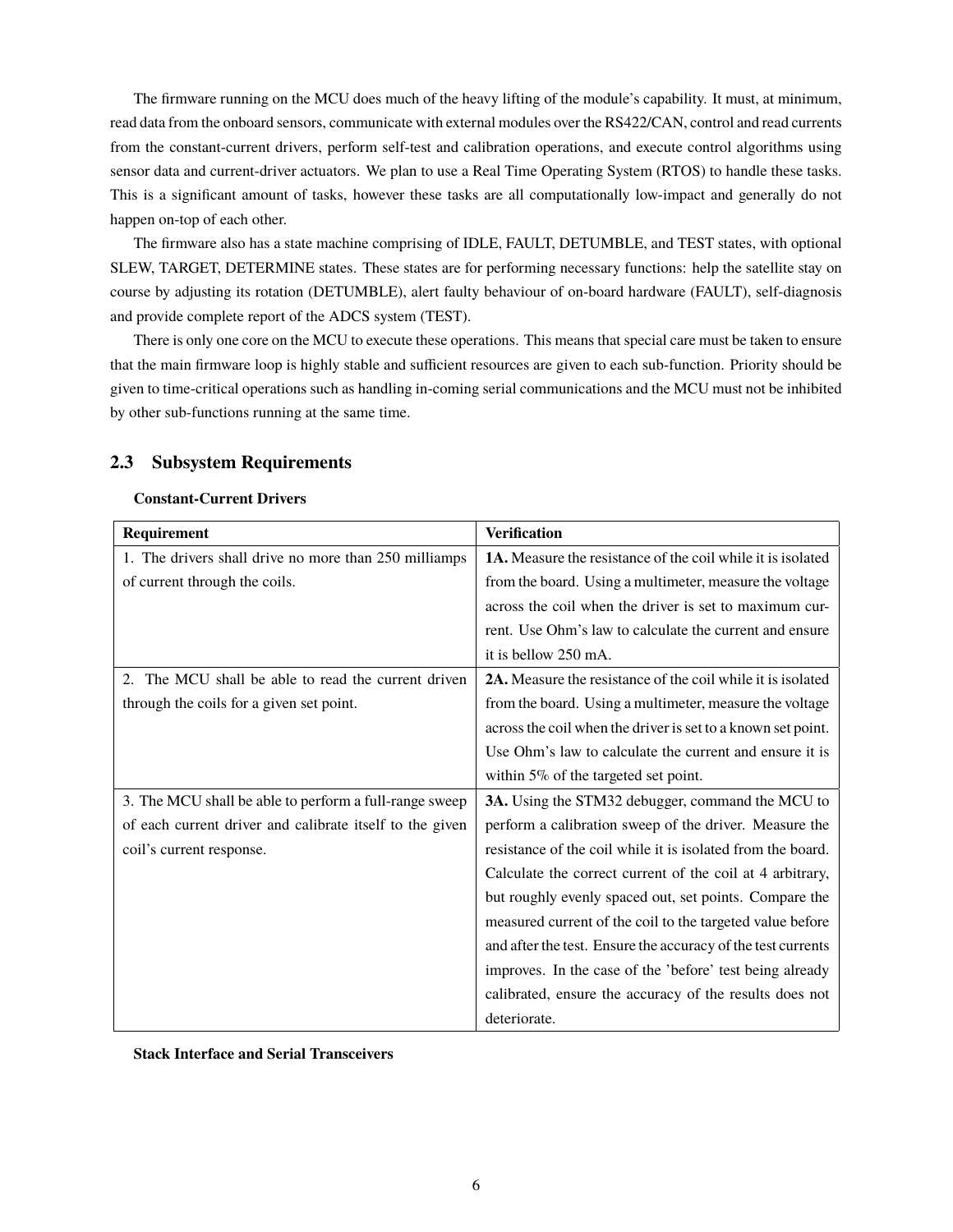| <b>Requirement</b>                                       | <b>Verification</b>                                            |
|----------------------------------------------------------|----------------------------------------------------------------|
| 1. The stack interface shall physically and electrically | <b>1A.</b> Use of standardized connectors, the Samtec ERM/F-   |
| conform to LASSI specifications.                         | 8 series, and standardized footprint positioning will en-      |
|                                                          | sure the mechanical matching. <b>1B.</b> Compliance with pin   |
|                                                          | matching and passthrough of unrelated pins will be en-         |
|                                                          | forced during board design.                                    |
| 2.<br>The RS-422 interface shall be capable of bi-       | <b>2A.</b> Connect an external RS-422 interface to the device, |
| directional serial communication to the MCU at less      | enter a serial test mode, and ensure that accurate data        |
| than or equal to 1 MB aud.                               | transfer occurs at the tested datarates.                       |
| 3. The CAN bus interface shall be capable of bi-         | <b>3A.</b> Connect an external CAN interface to the device,    |
| directional serial communication to the MCU at less      | enter a serial test mode, and ensure that accurate data        |
| than or equal to 1 MB aud.                               | transfer occurs at the tested datarates.                       |

## **IMUs**

| Requirement                                               | <b>Verification</b>                                           |
|-----------------------------------------------------------|---------------------------------------------------------------|
| 1. Both IMU devices shall communicate over $I^2C$ to the  | 1A. Using the MCU in debug mode, ensure that both             |
| MCU at a datarate of 400 kHz.                             | IMU devices respond to $I^2C$ write and read commands         |
|                                                           | appropriately. <b>1B.</b> The MCU firmware will enter a fault |
|                                                           | state in the event of IMU communications failure, en-         |
|                                                           | sure that the MCU does not enter this fault state when        |
|                                                           | operating conditions are acceptable (low rotation rates,      |
|                                                           | low field strength, etc.).                                    |
| 2. The magnetometer shall be able to accurately detect    | <b>2A.</b> Using LASSI magnetic test cage, simulate the mag-  |
| the orientation of a magnetic field of between 0.25 and   | netic field conditions of low Earth orbit. Using an ex-       |
| $0.65$ Gauss.                                             | ternal MCU debugger, ensure that the magnetometer-            |
|                                                           | reported values match external magnetometer sensors to        |
|                                                           | within $5\%$ of read value.                                   |
| 3. The gyroscope shall be able to accurately detect body  | <b>3A.</b> Using an external MCU debugger, ensure that the    |
| rotation rates around any axis of <50 degrees per second. | gyroscope-reported values match external gyroscope            |
|                                                           | sensors to within 5% of read value.                           |

## **H-Bridges and Actuator Coils**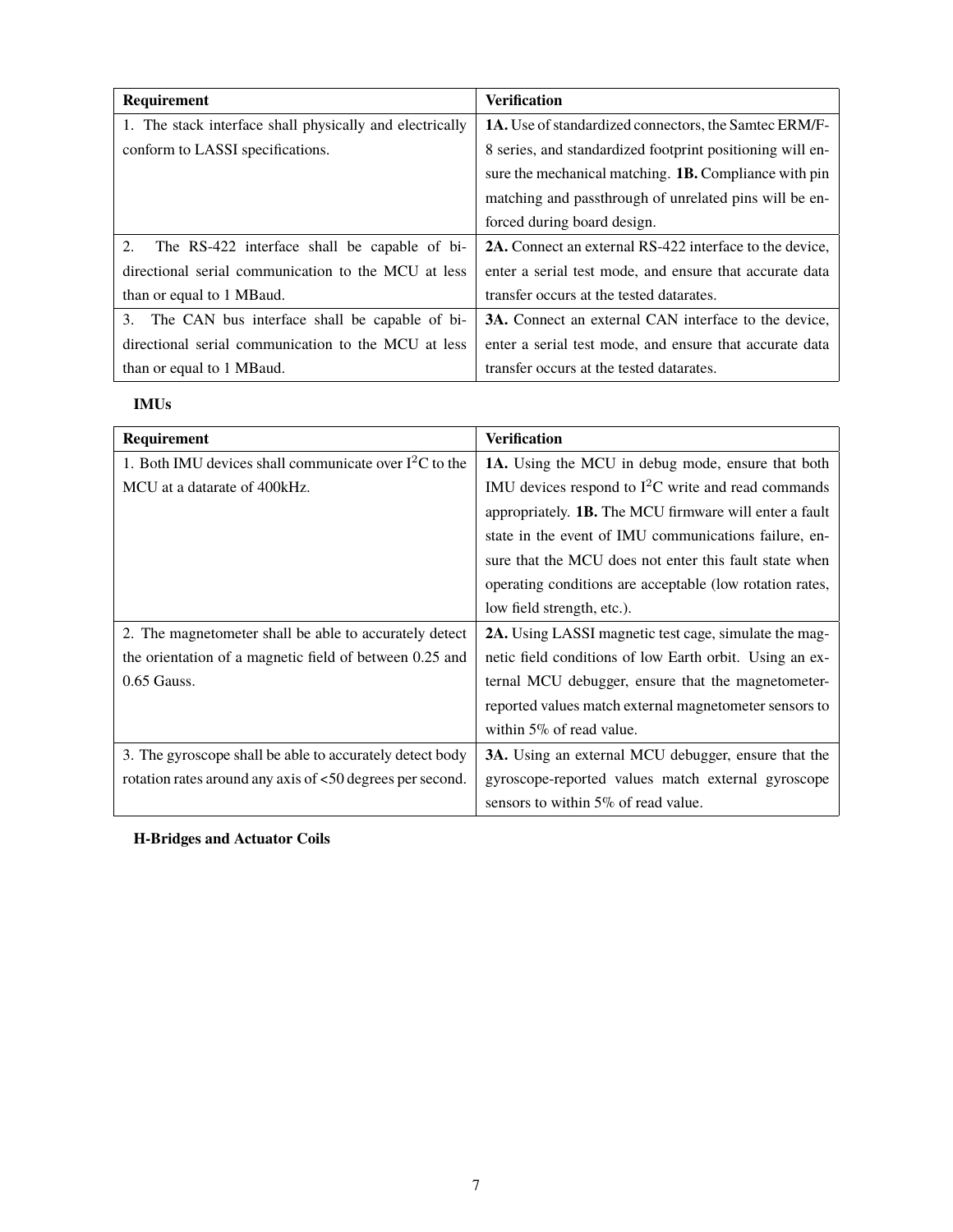| <b>Requirement</b>                                         | <b>Verification</b>                                             |
|------------------------------------------------------------|-----------------------------------------------------------------|
| 1. X and Y axis coils shall be constructed to have a re-   | <b>1A.</b> Measure the resistance of each coil after their con- |
| sistance within $3\%$ of each other.                       | struction, ensure that the resistance values are within         |
|                                                            | $3\%$ .                                                         |
| 2. All three coils must be mechanically compatible with    | <b>2A.</b> Ensure that the coils, when mounted, do not pro-     |
| LASSI specifications and the ADCS board mounting           | trude off of the sides of the board. <b>2B.</b> Ensure that the |
| points.                                                    | Z axis coil does not protrude more than 3 centimeters           |
|                                                            | above the top surface of the board.                             |
| 3. Each coil shall be capable of having its current direc- | <b>3A.</b> Using an external magnetometer placed within 1       |
| tion controlled by the MCU.                                | centimeter of the end of each coil (in turn), and an ex-        |
|                                                            | ternal MCU debugger commanding a coil test mode, en-            |
|                                                            | sure that the generated field direction is controllable by      |
|                                                            | the MCU.                                                        |
| 4. Each coil shall be capable of being shorted closed      | 4A. Using an external multimeter in continuity mode,            |
| individually by the MCU.                                   | probe the ends of each coil while it is being commanded         |
|                                                            | short. Ensure that a very low resistance path is seen           |
|                                                            | across the coil by the multimeter.                              |

# **MCU and Firmware**

| Requirement                                              | <b>Verification</b>                                           |
|----------------------------------------------------------|---------------------------------------------------------------|
| 1. The MCU shall be capable of communicating over        | <b>1A.</b> This is validated through other subsystem require- |
| RS-422, CAN bus, and $I2C$ serial protocols.             | ments.                                                        |
| 2. The MCU shall be capable of executing self-test func- | 2A. Using an external debugger, ensure that the test          |
| tions to ensure subsystems are operational and behaving  | functions execute and return values within determined         |
| within expected performance.                             | accepted levels.                                              |
| 3. The MCU shall be capable of controlling the current   | <b>3A.</b> Using an external multimeter, measure the voltage  |
| set point of the constant current drivers.               | between the MCU control signal output and ground, en-         |
|                                                          | sure that this voltage is within $1\%$ of the commanded       |
|                                                          | voltage by the firmware.                                      |
| 4. The MCU shall be capable of controlling the config-   | 4A. Using an external MCU debugger, command each              |
| uration of each coil H-bridge.                           | H-bridge into the forward, backward, short, and open          |
|                                                          | configurations. Using a multimeter in the continuity          |
|                                                          | mode, ensure that the H-bridge exhibits the commanded         |
|                                                          | configuration.                                                |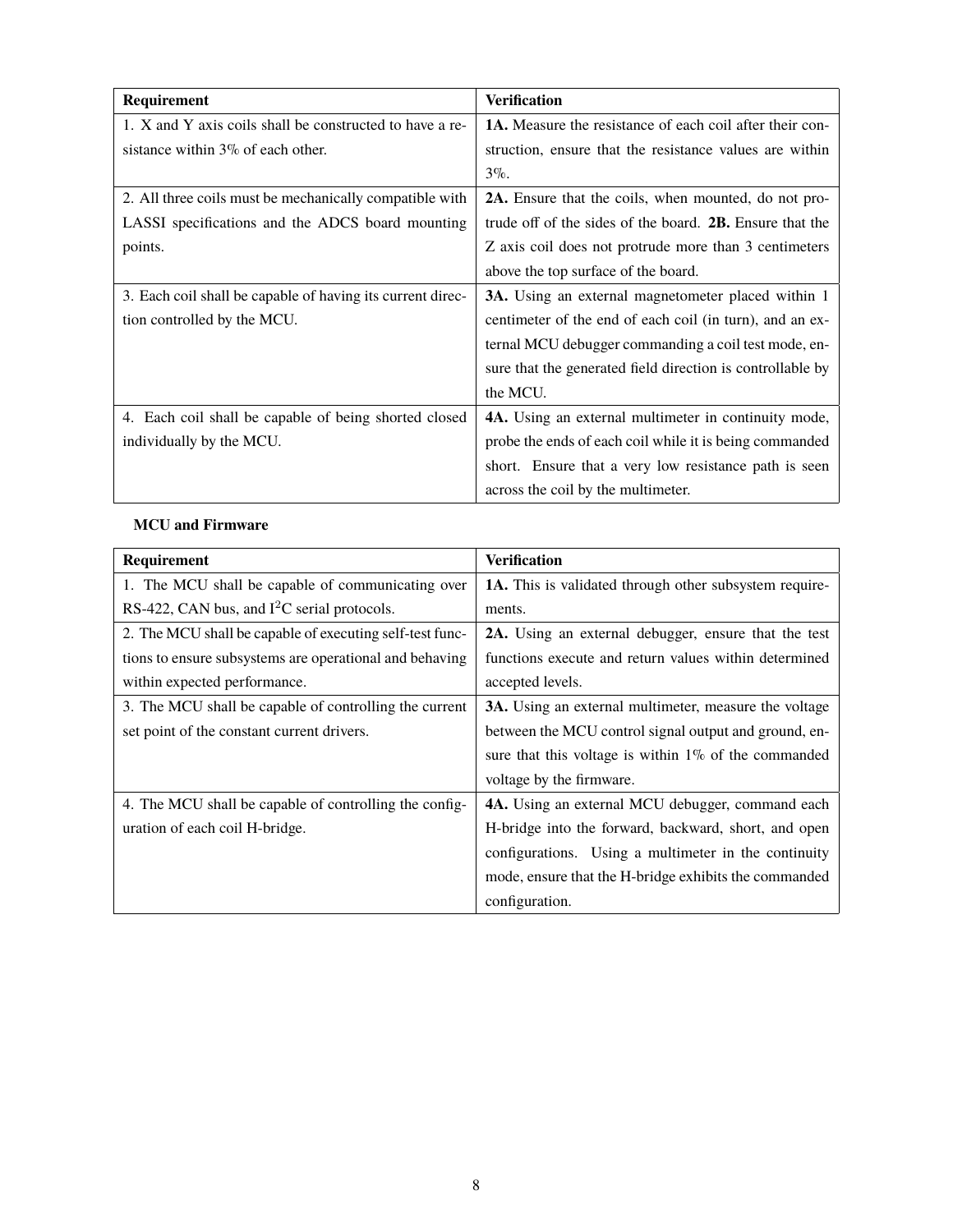#### **2.4 Risk Analysis**

<span id="page-8-0"></span>

Figure 3: 5x5 Risk matrix and legend describing our 5 most significant risks to program success.

A short risk analysis was performed and the risk matrix in figure [3](#page-8-0) was developed. While it is likely that the parts shortages will impact our ability to develop this system, much of that risk has already been retired through early parts acquisition.

Currently our most pressing risk is the likely delay in fabrication and shipping of the PCB that will reduce the amount of time we have to fix any mistakes and debug the device. There is little we can do to retire this risk other than to work diligently to not make any errors in schematic capture or layout.

Soldering errors are a significant risk for us as due to the parts shortage we are using a UFBGA-132 package. These packages are difficult to solder due to their extremely small ball pitch and our lack of an X-ray imaging device to verify that no solder bridges are present under the device. We are in possession of two of the devices in question, and should one be damaged due to bridged balls, one replacement can be made. One of our team members has significant micro-soldering experience and we believe that the likelihood of total failure in this manner is low.

COVID interrupting in-person work and reduced performance due to poor teamwork are similar in their end effect. Mitigation of COVID restriction hindrance is far outside of our control, however effective teamwork is something we can reasonably manage.

# **3 Ethics and Safety**

#### **3.1 Safety**

This project presents some risks to student safety. These risks primarily involve standard risks when working with PCBs and electrical equipment. Risks such as burn hazards, chemical exposure hazards from solder, flux, and PCB manufacturing residues, and other minor lab-related risks are assumed. Mitigation of said risks is the job of each